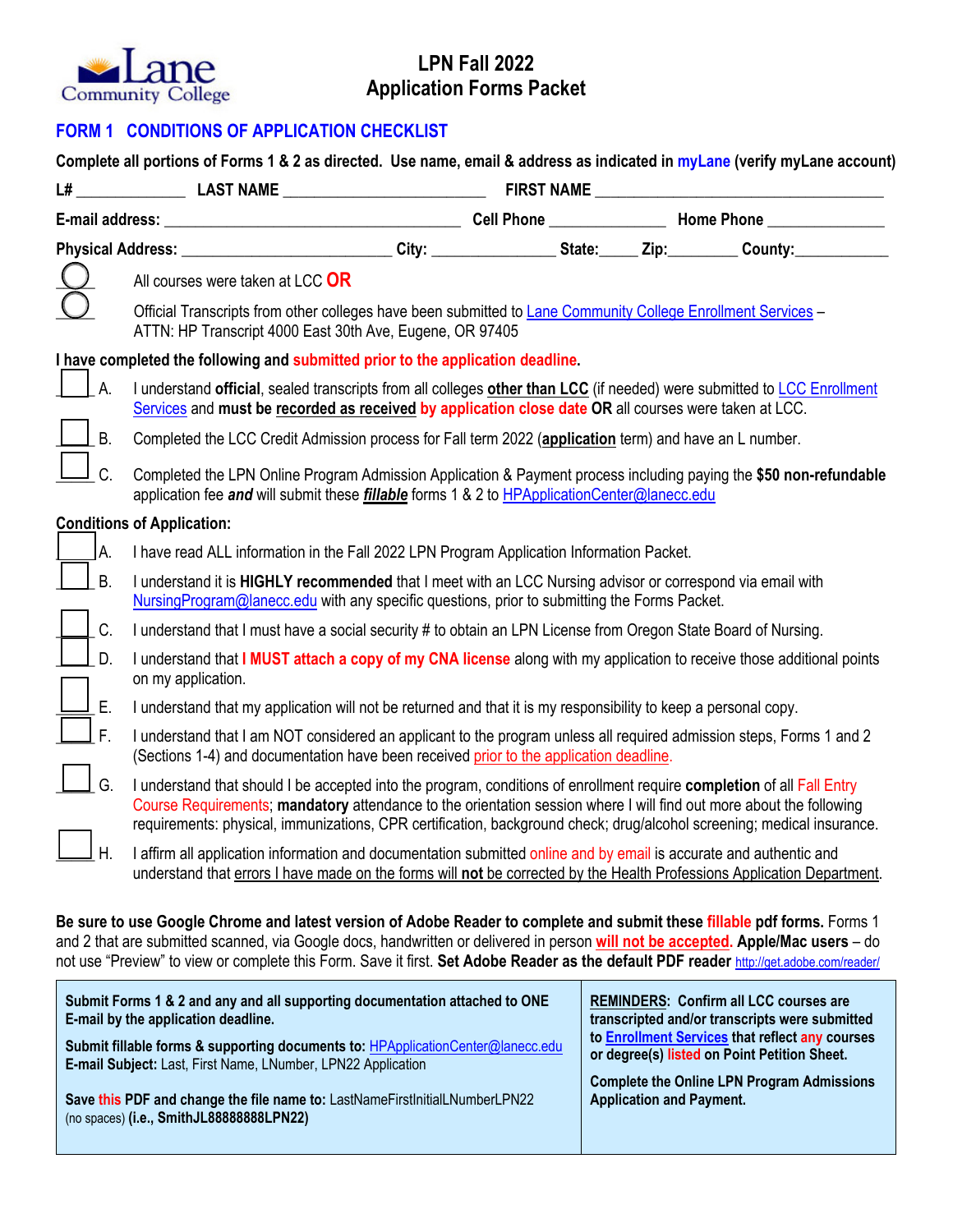| <b>Form 2 Point Petition Sheet</b>                                                                                                                                       | Each course must meet the <i>minimum</i> credit requirement,<br>as shown in column 1                                  |                                         | <b>LPN Fall 2022</b>          |                          |                                   |    |               |  |
|--------------------------------------------------------------------------------------------------------------------------------------------------------------------------|-----------------------------------------------------------------------------------------------------------------------|-----------------------------------------|-------------------------------|--------------------------|-----------------------------------|----|---------------|--|
| <b>Required Courses</b><br>Red Items listed below - Minimum to Apply<br>Green Items listed below - Required by Fall Entry<br>WR122 must be completed PRIOR to graduation | <b>College Name, Course #, Course Name as it appears on</b><br>transcripts OR N/A on each line below is required.     | <b>COURSE TAKEN</b><br><b>TERM/YEAR</b> | <b>QUARTER CREDITS</b>        | or C+<br>$\mathbf C$     | $\boldsymbol{\underline{\omega}}$ | ⋖  | <b>POINTS</b> |  |
| <b>SECTION 1: Required Program Pre-Requisites</b>                                                                                                                        |                                                                                                                       |                                         |                               | C- or lower NOT accepted |                                   |    |               |  |
| <b>SAMPLE LINE:</b>                                                                                                                                                      | Lane Community College (or LCC) BI 231 Human A&P 1                                                                    | F <sub>18</sub>                         | $\overline{4}$                | 8                        | 16                                | 16 | 16            |  |
| BI 231 (4 Credits) *Required to Apply                                                                                                                                    |                                                                                                                       |                                         |                               | 8                        | 16                                | 16 |               |  |
| <b>BI 232 (4 Credits)</b>                                                                                                                                                |                                                                                                                       |                                         |                               | 8                        | 16                                | 16 |               |  |
| BI 233 (4 Credits) Fall 2015 or later                                                                                                                                    |                                                                                                                       |                                         |                               | 8                        | 16                                | 16 |               |  |
| MTH 052, 065, 095 or Higher (4/5 Credits)<br>*Required to Apply                                                                                                          |                                                                                                                       |                                         |                               | 8                        | 12                                | 16 |               |  |
| WR 121 (3/4 Credits) (See note below)                                                                                                                                    |                                                                                                                       |                                         |                               | 6                        | 9                                 | 12 |               |  |
| WR 122 (3/4 Credits) (See note below)                                                                                                                                    |                                                                                                                       |                                         |                               | 6                        | 9                                 | 12 |               |  |
| or WR: Bachelor's Degree (WR Waived)                                                                                                                                     |                                                                                                                       |                                         | WR 121 & 122 Pts OR BA/BS pts |                          |                                   | 24 |               |  |
|                                                                                                                                                                          | NOTE: Enter School, Degree, Term & Yr of award above and enter 24 pts on this line ONLY (instead of 121 & 122 points) |                                         |                               |                          |                                   |    |               |  |
| PSY 215 (3/4 credits)                                                                                                                                                    |                                                                                                                       |                                         |                               | 6                        | 9                                 | 12 |               |  |
| HO 100 (3/4 credits)                                                                                                                                                     |                                                                                                                       |                                         |                               | 6                        | 9                                 | 12 |               |  |
|                                                                                                                                                                          |                                                                                                                       |                                         |                               |                          |                                   |    |               |  |
|                                                                                                                                                                          | Total Section 1 Credits (max 37cr) & Points (max 112pts):                                                             |                                         | $\mathbf 0$                   |                          |                                   |    | $\Omega$      |  |
|                                                                                                                                                                          |                                                                                                                       |                                         |                               |                          |                                   |    |               |  |